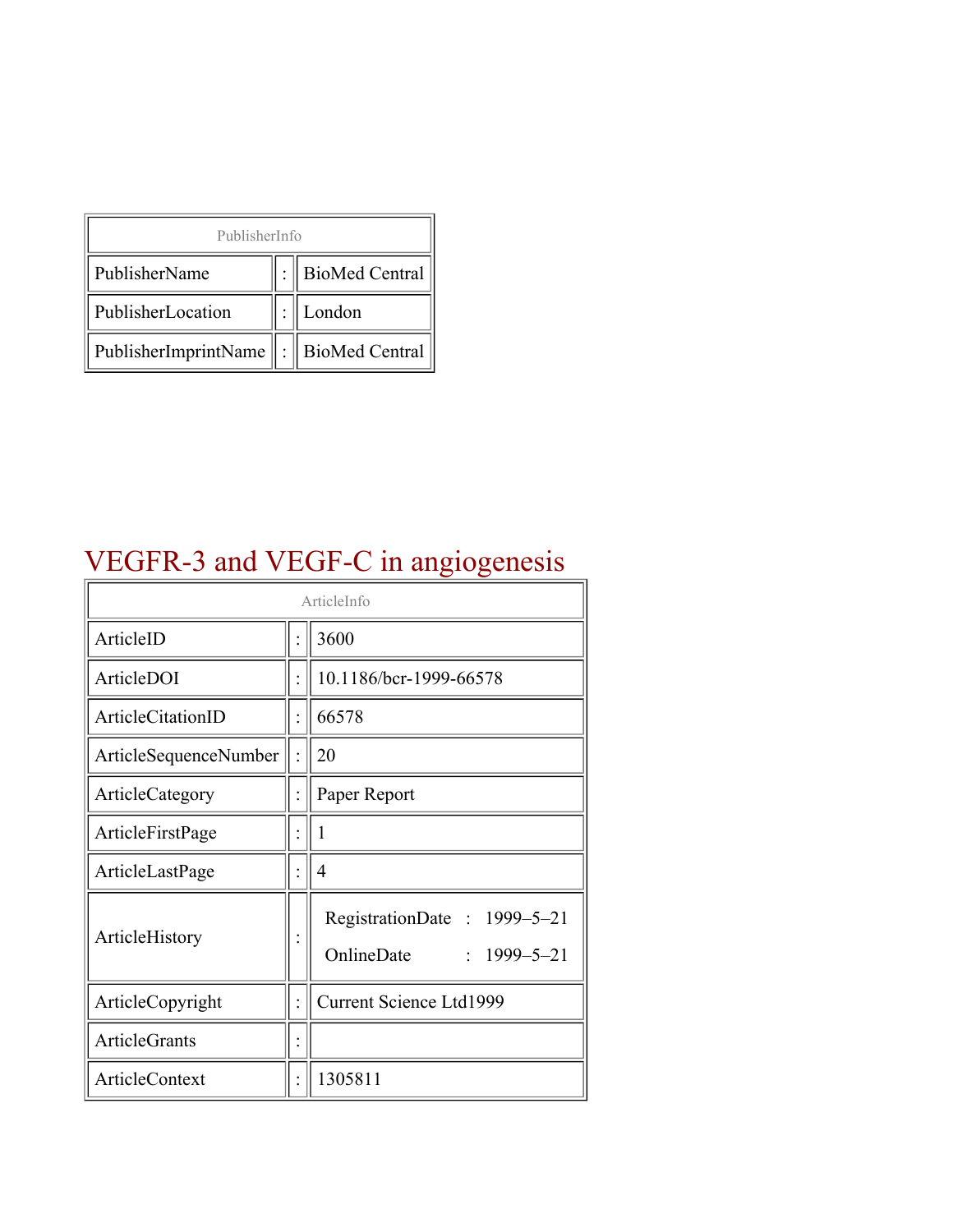#### Keywords

breast, angiogenesis, lymphangiogenesis, VEGFR-3, VEGF-C

### Introduction

While active angiogenesis is known to be a prerequisite for tumor growth beyond a few mm<sup>3</sup> in size, lymphangiogenesis in normal or pathological adult tissues, including malignant tumors has not been reported. If lymphangiogenesis takes place during cancer progression, cancers with active lymphangiogenesis could be predisposed to metastatic spread via the lymphatic system and thus to poor survival.

VEGFR-3 is a receptor tyrosine kinase that is similar to the two VEGF receptors in structure but does not bind VEGF, placenta growth factor, or VEGF-B. VEGFR-3 is initially expressed in all embryonic endothelia, but its expression in the blood vessel endothelium decreases during development, and it becomes largely restricted to the lymphatic endothelium in adult tissues.

The two known ligands of VEGFR-3 have a high degree of homology to VEGF and have been named as VEGF-C17 and VEGF-D18. Experiments in transgenic mice have shown that VEGF-C is a growth factor for the developing lymphatic vessels and expression of VEGF-C mRNA has also been detected in malignant human tumors.

# Aims

The aim was to determine whether lymphangiogenesis takes place during cancer progression, and if so, whether VEGF-C has a role.

# Comments

This study demonstrates that VEGFR-3 may play an important role in angiogenesis with upregulation occurring in proliferating vessels adjacent to tumors, possibly as a result of paracrine secretion of its ligand, VEGF-C, by neoplastic cells. Lymphangiogenesis, however, does not appear to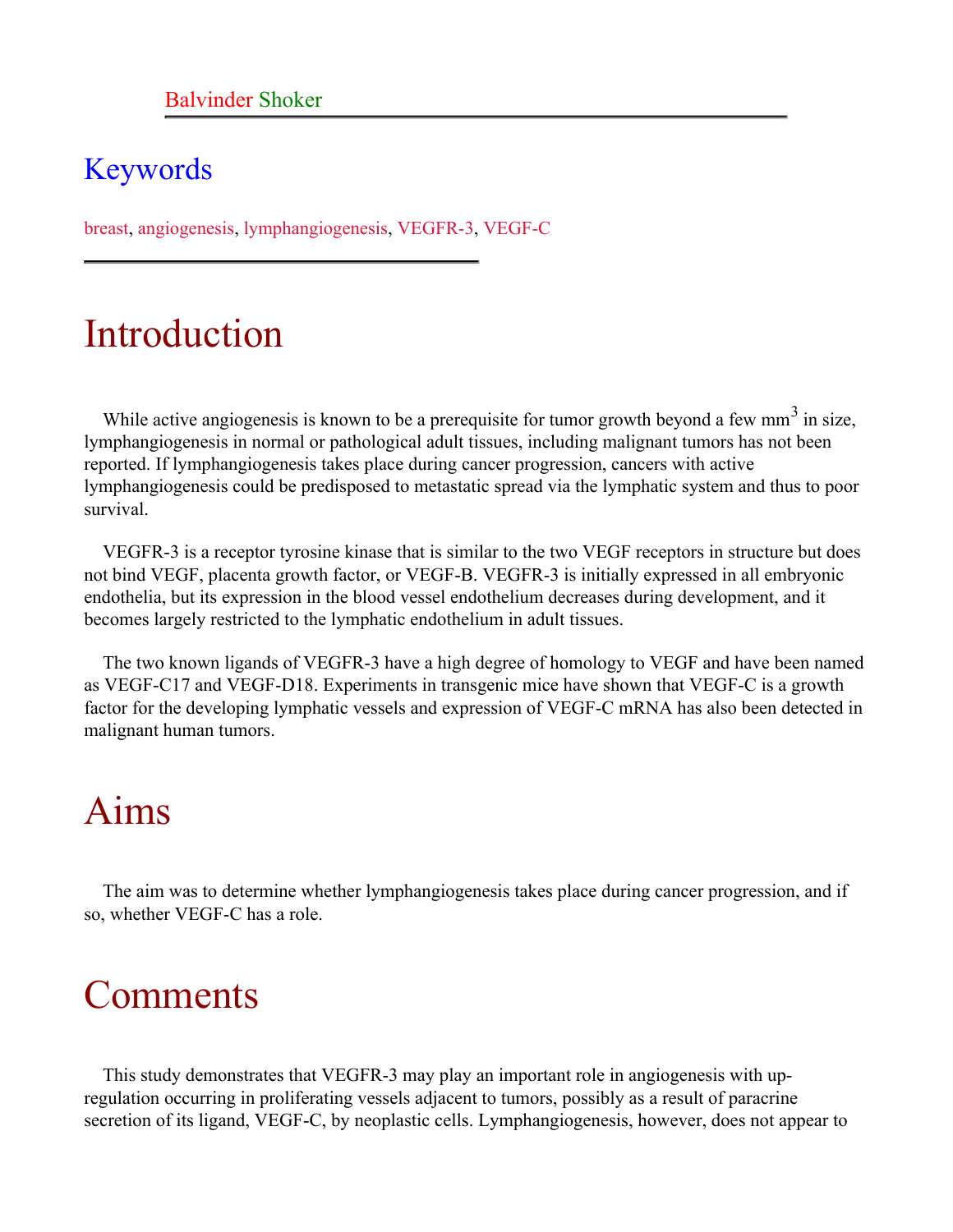have a major role in breast cancer and other factors, such as lymphatic permeability, are probably more important in metastasis via this route.

#### Methods

The study used freshly frozen breast tissue from patients with ductal carcinoma ( $n = 6$ ), lobular carcinoma ( $n = 6$ ), intraductal carcinoma ( $n = 8$ ), fibroadenoma ( $n = 4$ ), and histologically normal breast tissue  $(n=12)$ .

Immunohistochemistry was performed on cryosections using a mouse monoclonal antibody raised against human VEGFR-3. Double staining with the blood vascular endothelial marker PAL-E and VEGFR-3 antibodies was used to differentiate immunohistochemical staining of lymphatic and blood vessels in two intraductal carcinomas. In order to study if the endothelial cells in VEGFR-3 positive necklace vessels in intraductal carcinoma were undergoing angiogenesis, two intraductal samples were chosen for double staining for the nuclear proliferation markers Ki-67 and VEGFR-3.

Polyclonal antibodies were produced in rabbits against a synthetic peptide corresponding to the amino acid residues 2-18 of the N-terminus of mature secreted human VEGF-C (residues 104-120 of the VEGF-C pre-propeptide) and were used to stain the intraductal and the invasive carcinomas.

### Results

Immunohistochemical staining of VEGFR-3 in normal breast tissue showed weak staining in capillaries. Most of such vessels were strongly stained for PAL-E and for the basal lamina component, collagen XVIII, suggesting that VEGFR-3 was expressed weakly in the blood vessels of normal breast tissue. VEGFR-3 positive vessels were also uniformly found in benign fibroadenomas.

In intraductal carcinomas, VEGFR-3 positive vessels formed arch-like structures around the affected ducts. This necklace pattern was also observed in staining of adjacent sections for PAL-E, suggesting that VEGFR-3 expression was enhanced in capillary endothelium. The small vessels close to the intraductal carcinomas expressed VEGFR-3 and the basal lamina proteins but stained more weakly for smooth muscle actin, suggesting that they are incompletely covered by pericytes/smooth muscle cells. In contrast, larger blood vessels at some distance from the intraductal lesions were in general negative for VEGFR-3. Dual labelling immunohistochemistry confirmed coexpression of VEGFR-3 and PAL-E. The invasive breast carcinomas when compared with normal breast tissue had a significantly higher intratumoral VEGFR-3 positive vessel density (*P*< 0.0001, the Mann-Whitney test).

Double staining using antibodies against Ki-67 and VEGFR-3 showed several endothelial cell nucleae were Ki-67 positive of the necklace vessels but not in vessels some distance away.